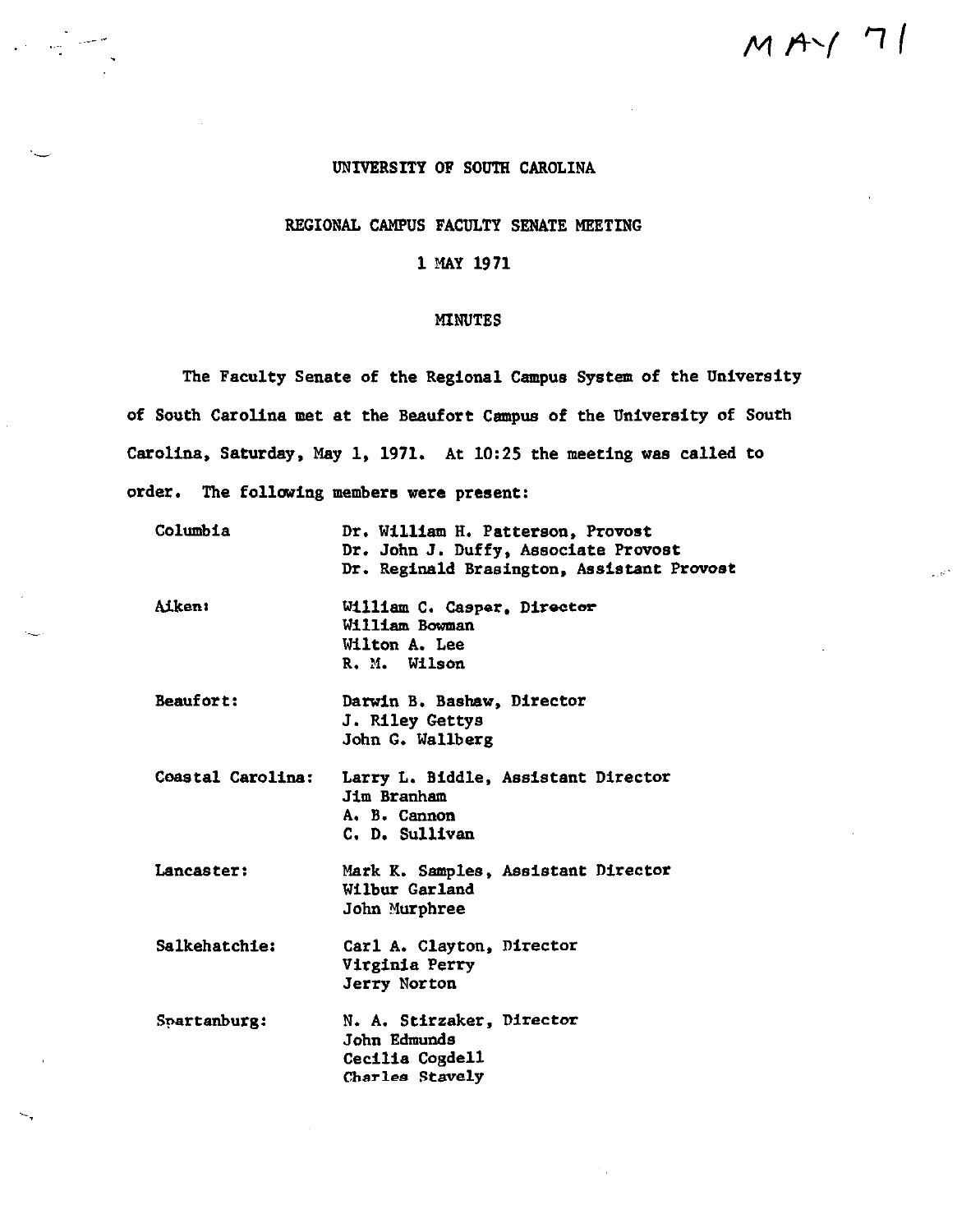Union: John Casoria, Director Betty J. Martin Thomas B. Johnson, Jr. William S, Brockington, Jr,

Dr. Edmunds asked if there were any corrections or additions to the minutes of the February 19, 1971 meeting. Dr. Sullivan moved that the statement "Dr. Sullivan, of Carolina, remarked that we (Spartanburg) should establish a separate campus or stay within the present system," be deleted from the minutes. The motion was seconded and passed. The minutes were then approved.

Dr, Patterson spoke to the Senate about his observations of the educational system of socialist countries. He then expressed his appreciation of the contributions Dr, Duffy had made to the Regional Campus. He said that twenty-eight representatives of the Southern Association had just completed a two and one-half day visit to the University. He said the Regional Campuses system was praised for the great strides made in the last few years and that we were now in the forefront among Regional Campus systems. Dr. Patterson then noted that the budget included approximately \$420,000 for salary changes. This is an average of about 3%. He said that Regional Campus appropriations had improved to \$600 per FTE.

Dr. Patterson said that the Technical Education Centers will probably move to the Community College system. He forsees the establishement of two or three in the coming year.

-2-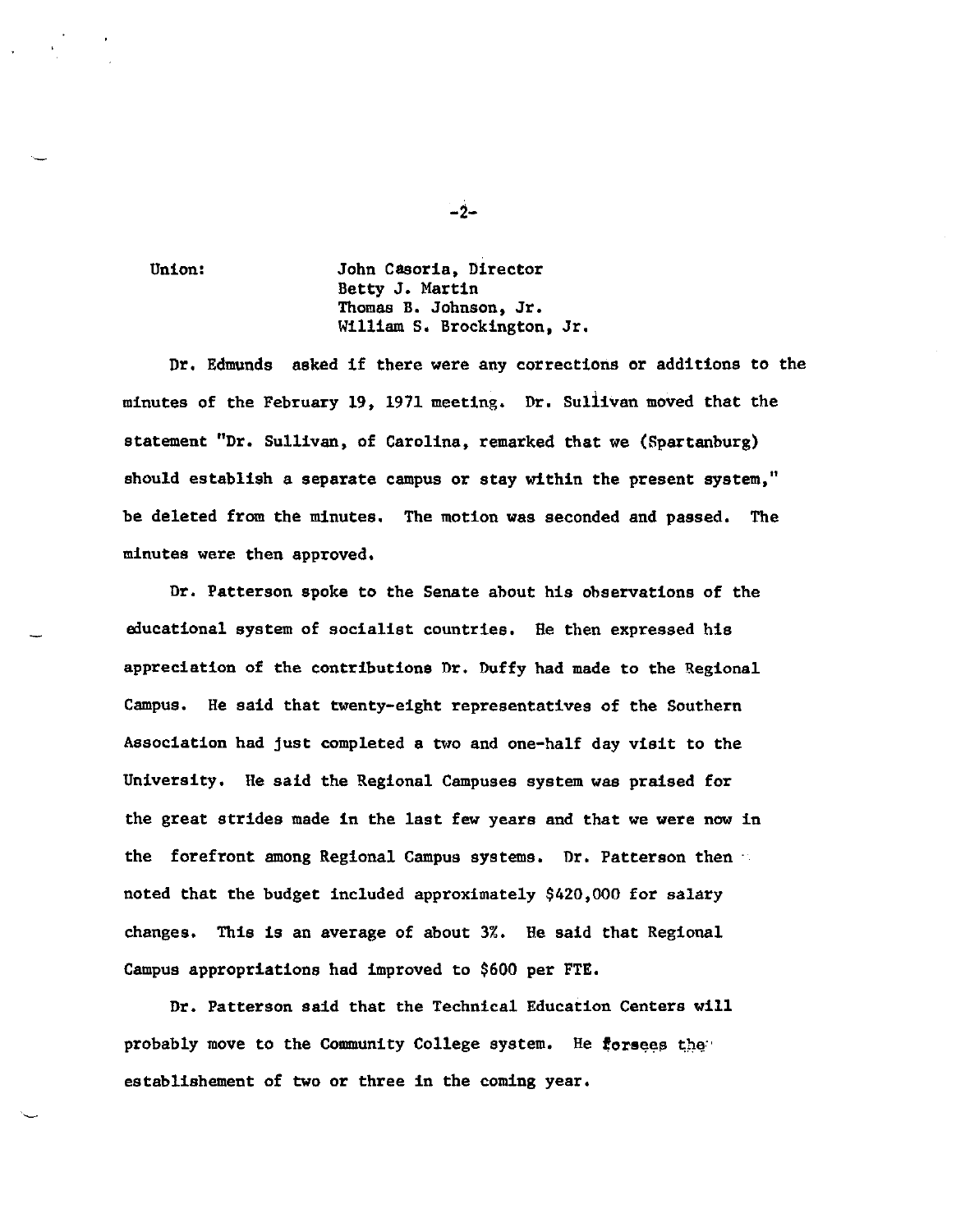Dr. Brasington spoke to the Senate concerning Student Aid. He said that the University requested \$800,000 for financial aid but would actually receive about \$600,000. However, he noted, that this amount was from 20 to 50 times the amount available **last** year. He said that this will contribute to a projected fifteen percent increase in the Regional Campus enrollment.

Dr. Edmunds called for the report of the Curriculum Committee. Mr, Gettys presented the following:

I, Whereas, we recognize that the terminal Associate Degree is a dead end for some students, we recommend:

- 1, That baccalaureate courses be substituted for general studies courses where feasible.
- 2. This implementation is to be left to the discretion of the Regional Campus.
- 3. That the Spartanburg proposal approving changes in the nursing curriculum be approved, {See the appendix for this proposal)

II, Whereas, we recognize the problems that disadvantaged students face in being admitted to the University of South Carolina; we recommend:

- 1. That the Regional Campus system consider a more liberal policy in admissions.
	- **{A)** That a strong advisement system be established for all students,
	- **(11)** That the following support services be provided.
		- a. Reading Skills
		- b, Listening Skills
		- c, Study Skills
		- d. Personal Dynamics Skills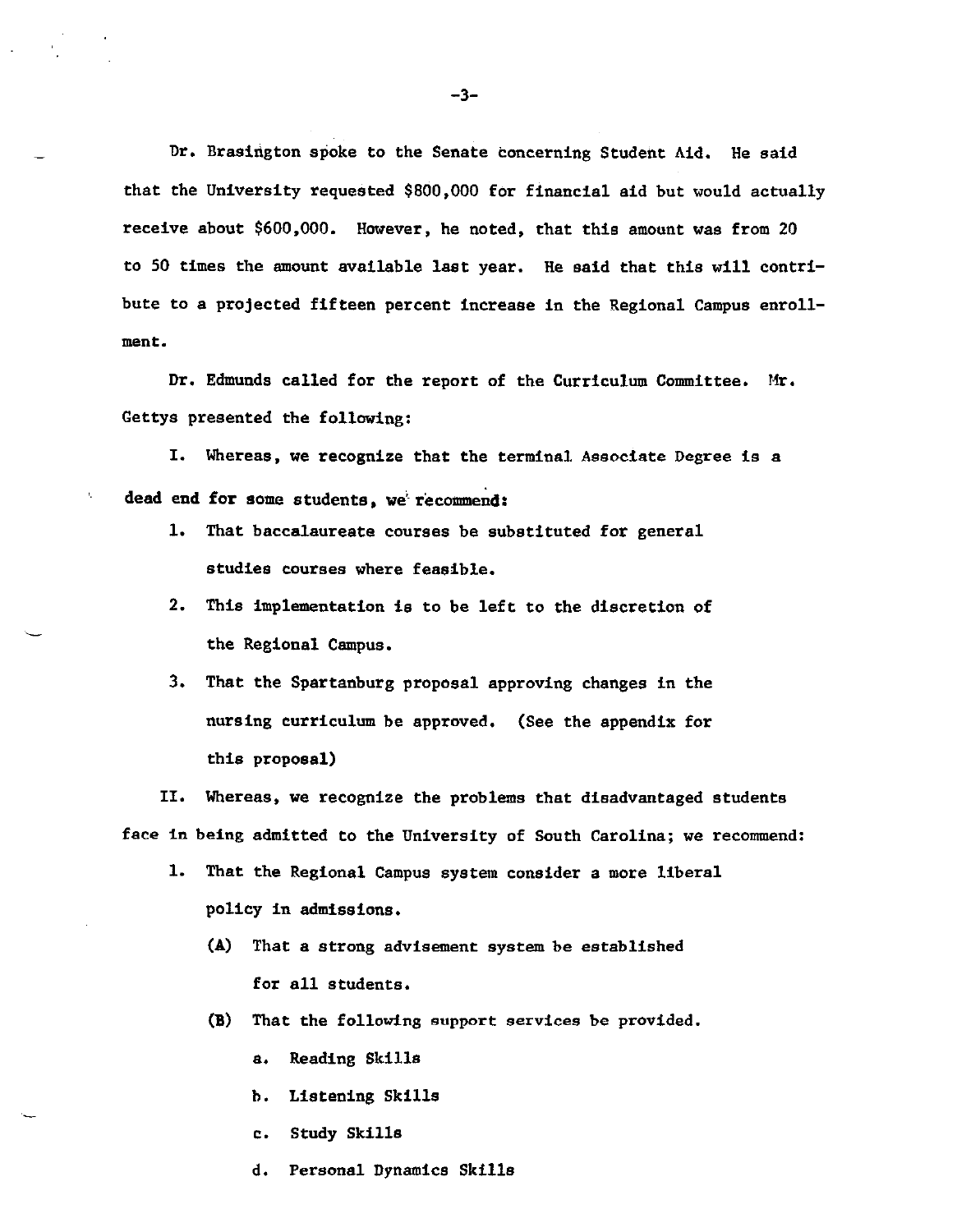Mr. Bill Brockington moved that the report be accepted. The motion was recorded. There was no discussion. The motion passed.

Next Mr. Lee gave the Welfare Committee's report. Mr. Lee explained that we belong to the South Carolina Retirement System not the South Carolina Retirement Association. He then submitted a booklet entitled "facts about your Retirement System" as the committee's written report on the retirement system. Mr. Lee further explained that our contributions were invested in Bonds and longterm investments.

Dr. Patterson noted **that** it takes a long period of time before a faculty member is covered under the present retirement system, and that many faculty members find it advantageous to contribute to the TIAA annuity program. Because of the need for additional retirement coverage, Dr. Patterson has recommended that the University provide TIAA annuity coverage for each faculty **member.** However, he believes that the University probably will provide health insurance coverage first.

Next Mr. Lee made the following motion. The Faculty Welfare Committee moves that the Assistant Provost be appointed as secretary for the Regional Campus Senate. And further, the Regional Campus Faculty be informed on matters of interest or matters that will affect them, by means of a monthly news letter which is to be edited by the faculty secretary.

Dr. Duffy explained that the Columbia Campus Senate minutes were distributed to the directors and to some faculty members. He thought it would be better to abstract vital information from the minutes and distribute to the faculty than to send each member a complete copy of the minutes.

-4-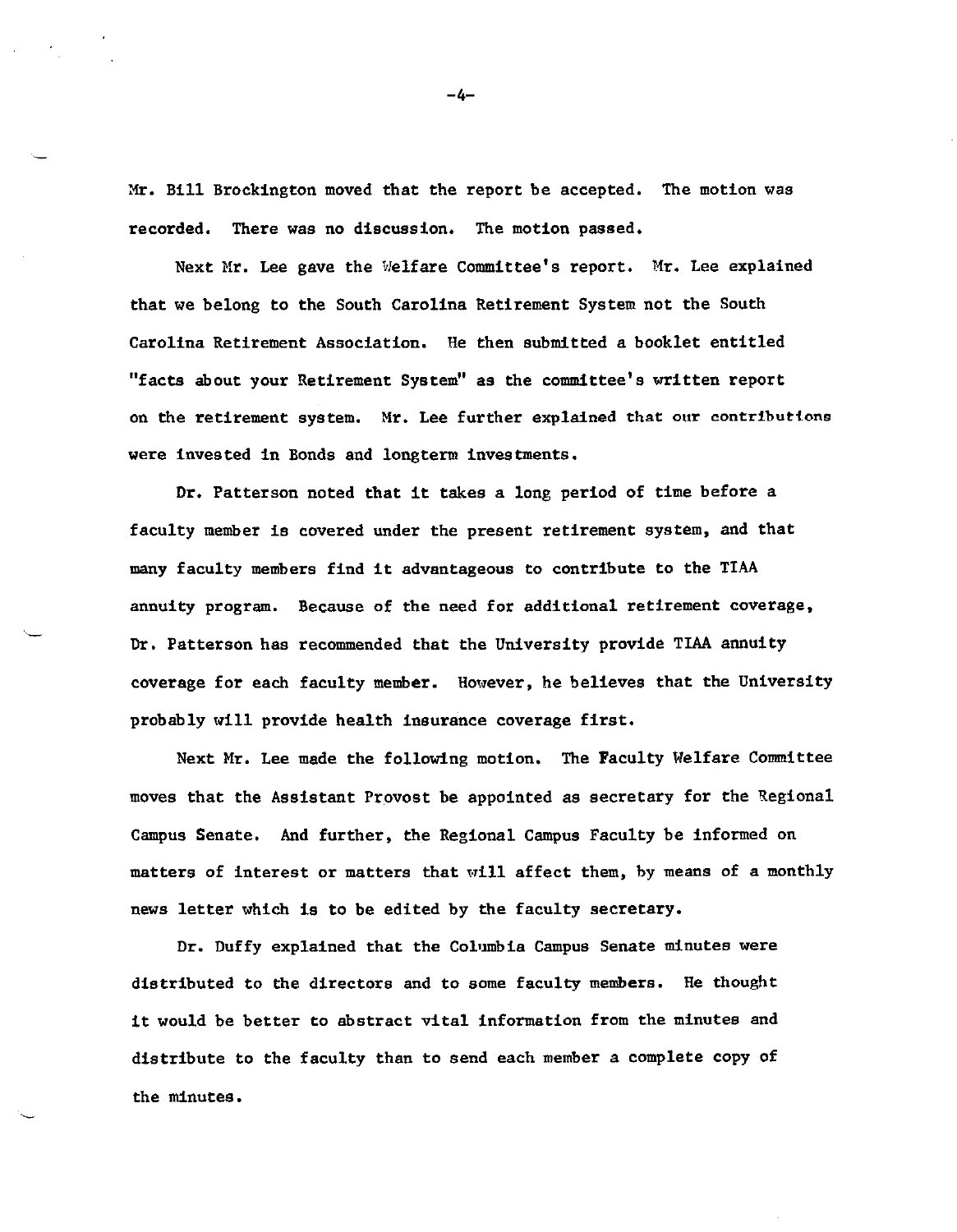Dr. Sullivan reminded the Senate that we have a motion on the floor that has not been seconded. The motion was then seconded. There was no further discussion, The motion passed,

Dr. Edmunds opened the floor for nomination for President. Mr. Sam Greenly of the Beaufort Campus was elected unanimously.  $\mathcal{C}^{\mathcal{C}}$  . Dr, Edmunds asked Dr. Duffy to report on the status of the University of South Carolina Regional Campus Conference. He reported that the Directors and Coaches of the University of South Carolina Regional Campus system met with representatives of the Sumter and Greenville Campuses of Clemson University to form the Palmetto Athletic Conference, Dr. Duffy said that the Palmetto Athletic Conference proposal should be acted on by the individual campuses. He pointed out that the enforcement of the articles of the Constitution was the responsibility of the directors, Dr. Duffy thought that there should not be any athletic scholarships and that there should be no financial aid to athletes.

Mrs, Perry proposed that we table the motion adopting the University of South Carolina Regional Campus Conference. Dr. Sullivan seconded the motion. The motion passed,

Mrs. Perry moved that the Palmetto Athletic Conference should be voted on by the local faculties and then should be forward to the directors for final consideration. The motion was seconded by Dr. Sullivan. The motion passed,

Dr, Edmunds asked Dr. Sullivan to report on the status of the Regional Campus faculty manual.

Dr. Sullivan reported that Dr, Duffy, Dr. Brasington, Mr. Greenly, Mr. Brockington, Mr. Stavely, and himself had served on the ad hoc committee

-5-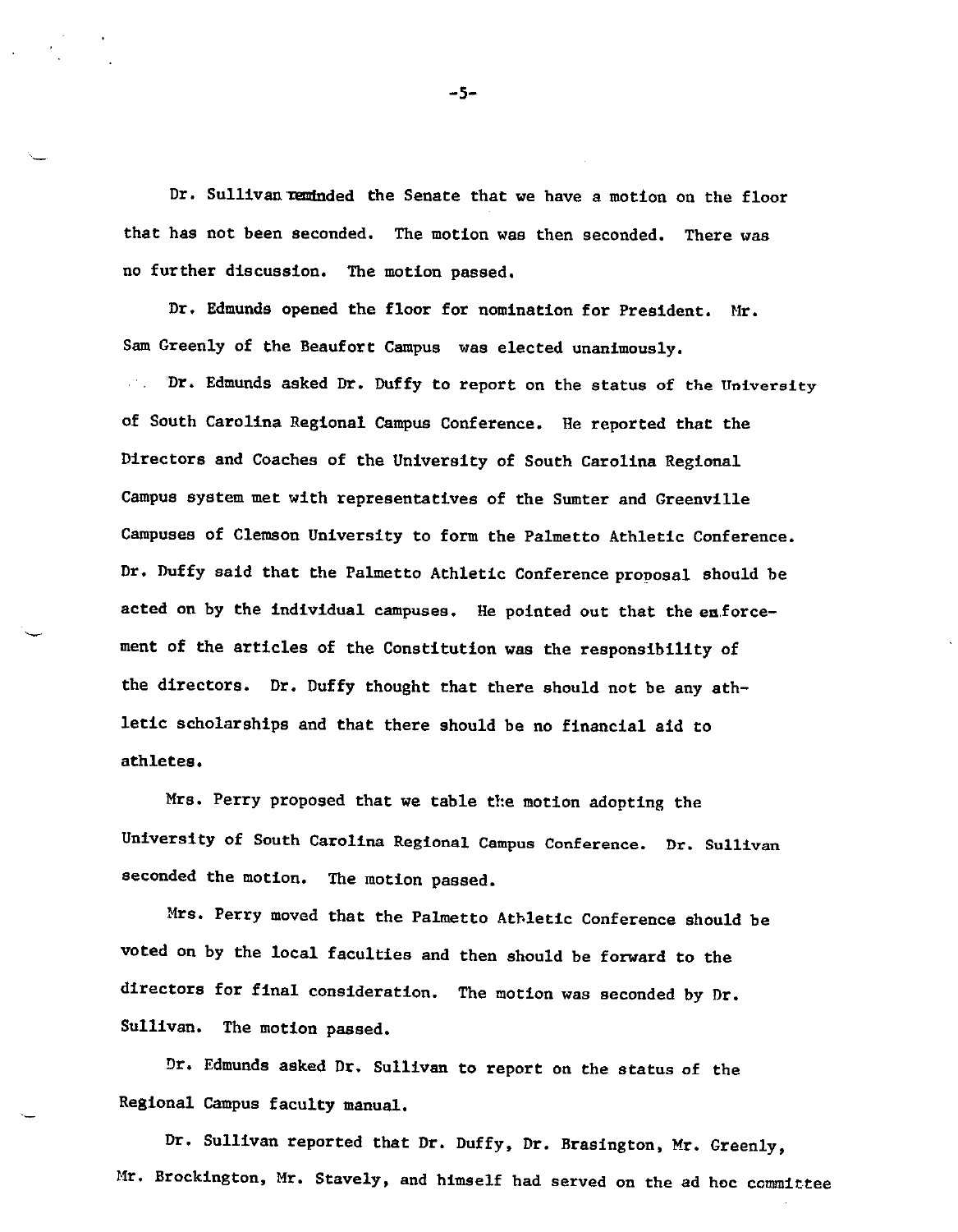to write a regional campus faculty manual, Re then pointed out that the new University of South Carolina-Columbia manual states that a new manual will be produced for the Regional Campus System. The committee reviewed the Columbia manual, and with a few exceptions, felt that it was applicable to our situation. The exceptions included the following:

1, The membership in the faculty senate.

- 2. The local faculties, their powers and functions.
- 3. Procedures for living or promoting faculty.
- 4. Establishment of **a riulk system** where teaching is the paramount consideration.

Dr. Sullivan then raised three questions.

- 1. Shall we publish an entirely new faculty manual for the Regional Campus System or shall it be incorporated into the Columbia manual?
- 2. **Should the number** of **faculty senate representatives** from each campus be one senator plus additional senators to be determined by the size of the student body? One suggestion is one additional senator per 200 students.
- 3. Row should we adopt the manual? One suggestion is to return the proposed manual to the local faculties for consideration and then have Dr. Duffy reconvene the ad hoc committee to incorporate the suggestions into the manual.

Dr. Edmunds inquired if the manual would return to the Senate for consideration. The answer was, No let the committee take care of it." Dr. Duffy suggested that there be a minimum of two senators from

-6-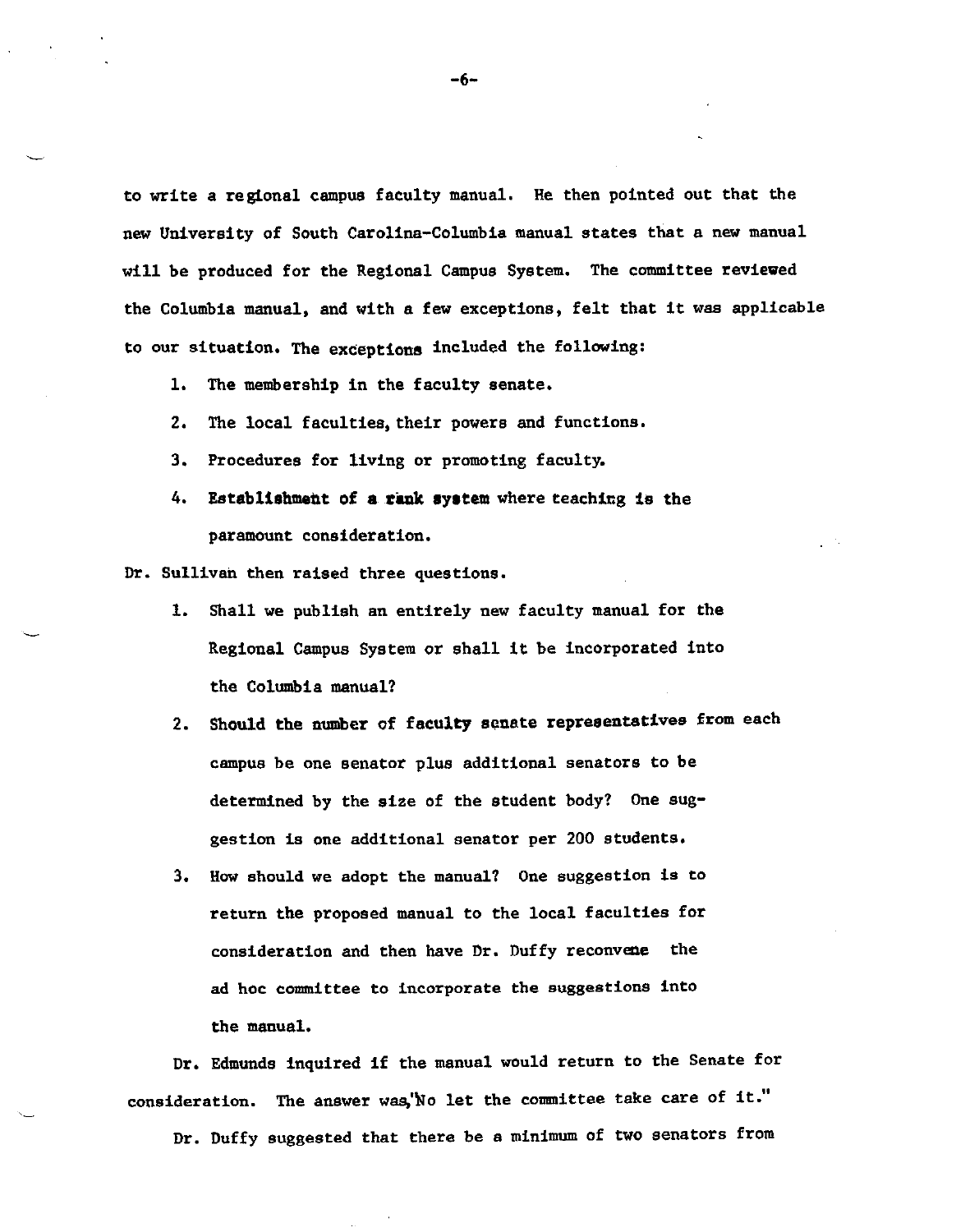each campus, that directors can be elected to membership, however, if not elected they should always have the privilege to attend,

Dr, Edmunds asked how would we adopt these suggestions? Dr, Duffy answered, "We are just introducing ideas, the action should be taken by the senate next academic year.

Mr. Ray Wilson suggested that the Directors should elect a member to the Senate.

The motion was made by Dr, Sullivan that the manual be forwarded to each faculty for its consideration. Then the secretary for each faculty shall forward to Dr. Duffy the recommendations of its faculty, Dr, Duffy then shall reconvene the faculty manual committee and this committee shall be empowered to adopt a manual,

The motion was seconded by Dr, Duffy, The motion was passed,

Mrs, Cogdell proposed that the Regional Campus Senate send a letter to the University of South Carolina Education Foundation expressing our appreciation of their interest in encouraging Regional Campus Faculty members to grow academically, and for all other benefits that the Foundation has rendered for faculty members of the Regional Campuses,

The proposal was seconded and passed,

Mrs. Cogdell then made the following proposal: In order to encourage wider participation in University matters, to develop a better understanding of University Policies and to eliminate the many disruptions in classes caused by the various departmental meetings held at diverse times each academic year, we propose that the Regional Campus Senate recommend to the Provost that the faculties of the Regional Campuses meet in Columbia as a body at least once per academic year. We propose that there be a

 $-7-$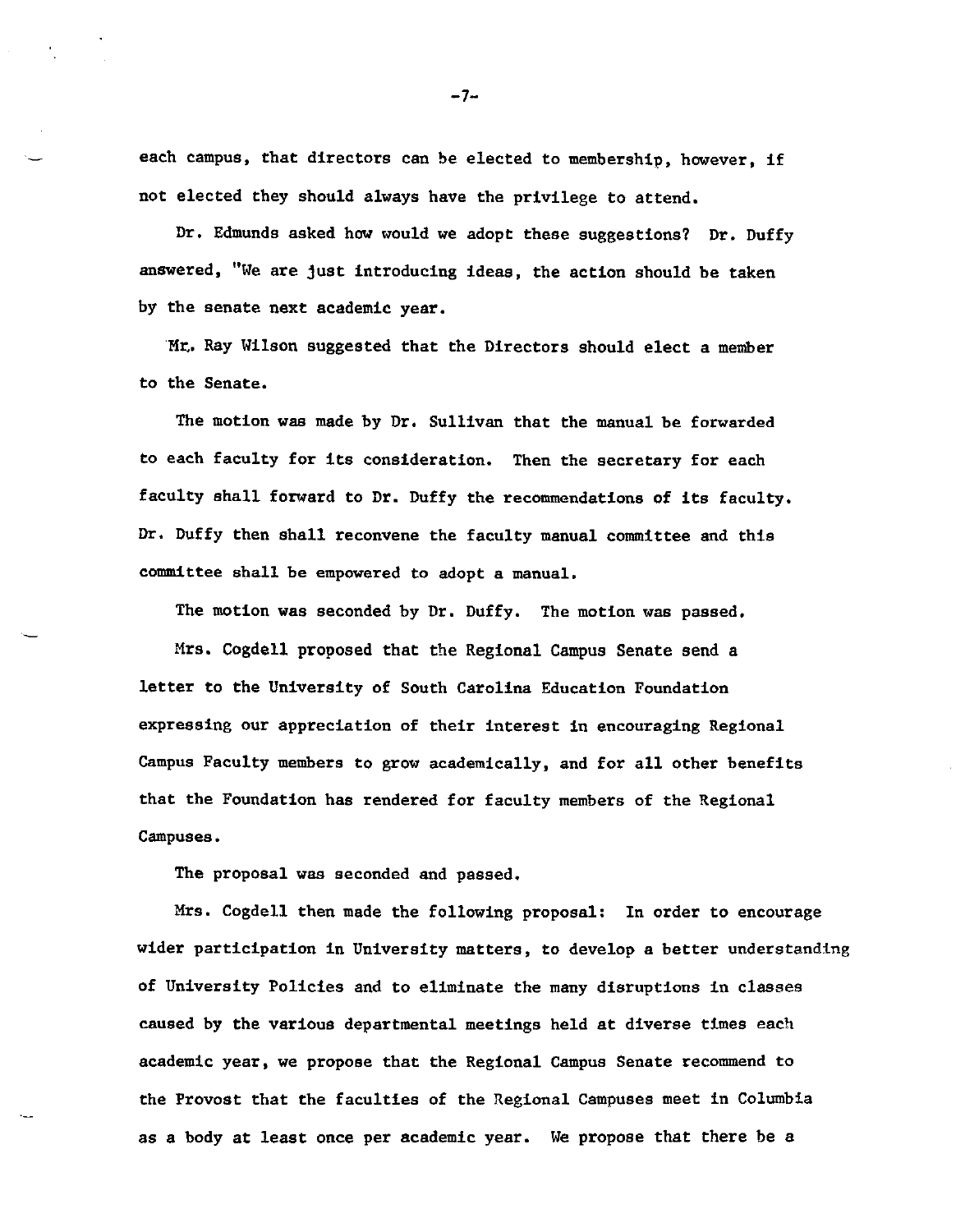morning session at which time policies concerning the Regionel Ca puses can be <sup>\*</sup> discussed and an afternoon session for departmental meetings.

The proposal was seconded.

Dr, Sullivan asked about the cost of implementing such a proposal, Dr. Duffy said that he approves of the proposal and that it would probably **save the University money.** 

Dr. Patterson gave his approval and said that we still have the problem of second class citizens, however, the Southern Association thinks we are doing a splendid job in this area.

The question was called for and the motion passed.

Dr. Duffy informed the Senate that the Standard Oil Company of Indiana would give a distinguished teachers award to a main campus faculty member, a graduate teaching assistant, and to a regional campus faculty member. He said there will be a special ad hoc committee to select the distinguished teacher in the regional campus system. This avard will be presented **at**  graduation and will consist of a \$1000,00 check.

Dr. Edmunds asked what would be the guide lines for the award. Dr. Duffy said the recommendations of students and faculty.

Mr, Bashaw invited the Senate members to visit some of the interesting homes in the Beaufort area. Mr. Gettys then gave a short talk about Beaufort and some of the homes.

The meeting was ajourned.

Respectfully submitted,

Charles Stavely, Secretary

-8-

 $, \bullet,$